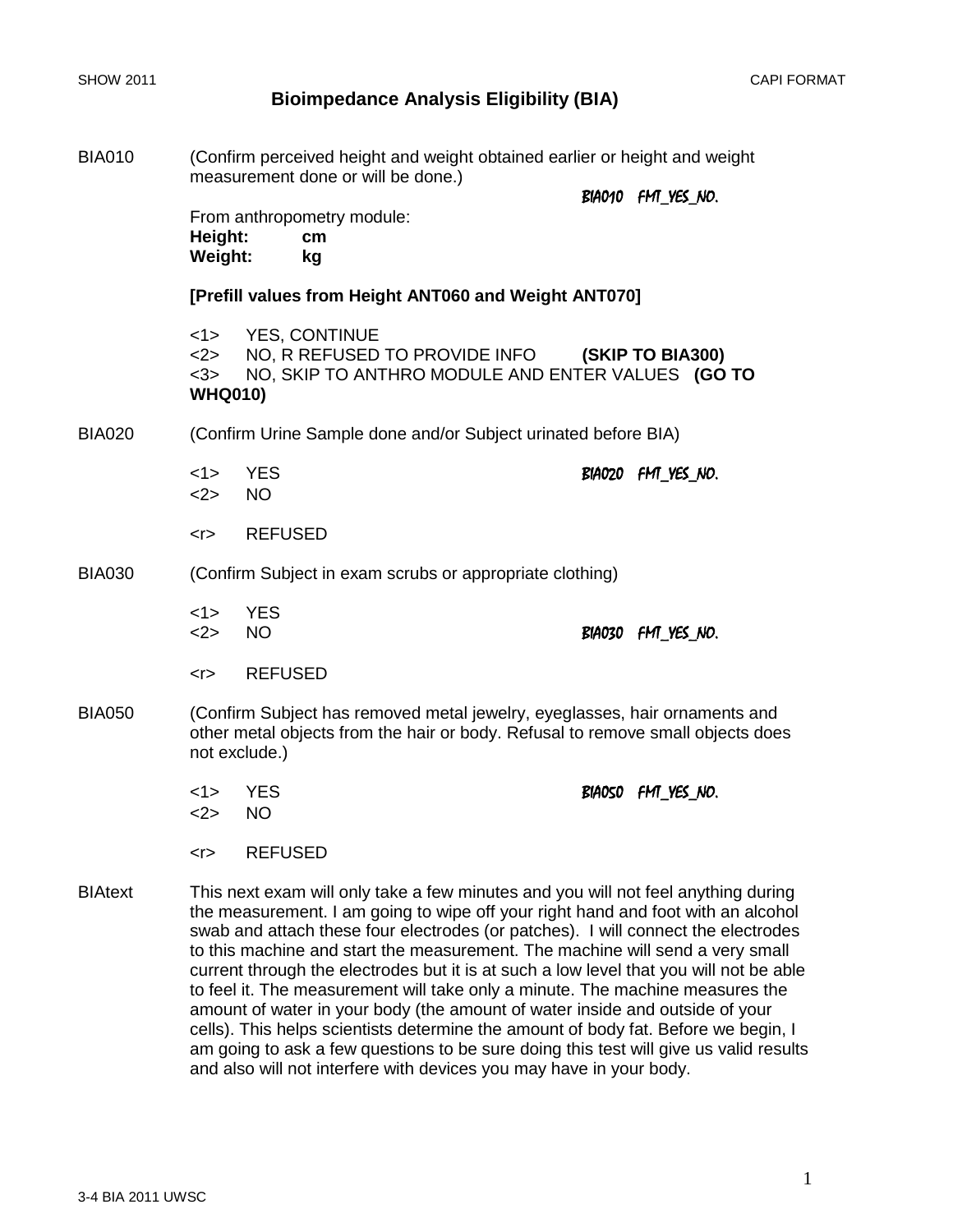BIA070 (IS THE SUBJECT WILLING TO DO THE BIA?)

<1> YES <2> NO **(SKIP TO BIA300)**

BIA080 (SAFETY EXCLUSIONS)

Do you have a pacemaker or automatic defibrillator?

#### **(ASK ALL QUESTIONS EVEN IF ONE EXCLUDES)**

#### BIA080 FMT\_YES\_NO.

- <1> YES <2> NO
- <d> DON'T KNOW
- <r> REFUSED
- BIA090 Are you currently or possibly pregnant?

(SELF REPORT SUFFICIENT, POSTIVE PREGNANCY TEST NOT REQUIRED IF SUBJECT IS NOT SURE, EXCLUDED.)

#### **(ASK ALL QUESTIONS EVEN IF ONE EXCLUDES)**

- $1 > YES$  BIA090 FMT YES NO. <2> NO
- <d> DON'T KNOW <r> REFUSED
- BIA100 Do you have any artificial joints, pins, plates or other types of metal objects in your body?

### **(ASK ALL QUESTIONS EVEN IF ONE EXCLUDES)**

<1> YES BIA100 FMT\_YES\_NO. <2> NO <d> DON'T KNOW <r> REFUSED BIA110 Do you have any coronary stents or metal suture material in your heart?

#### **(ASK ALL QUESTIONS EVEN IF ONE EXCLUDES)**

<1> YES BIA110 FMT\_YES\_NO. <2> NO <d> DON'T KNOW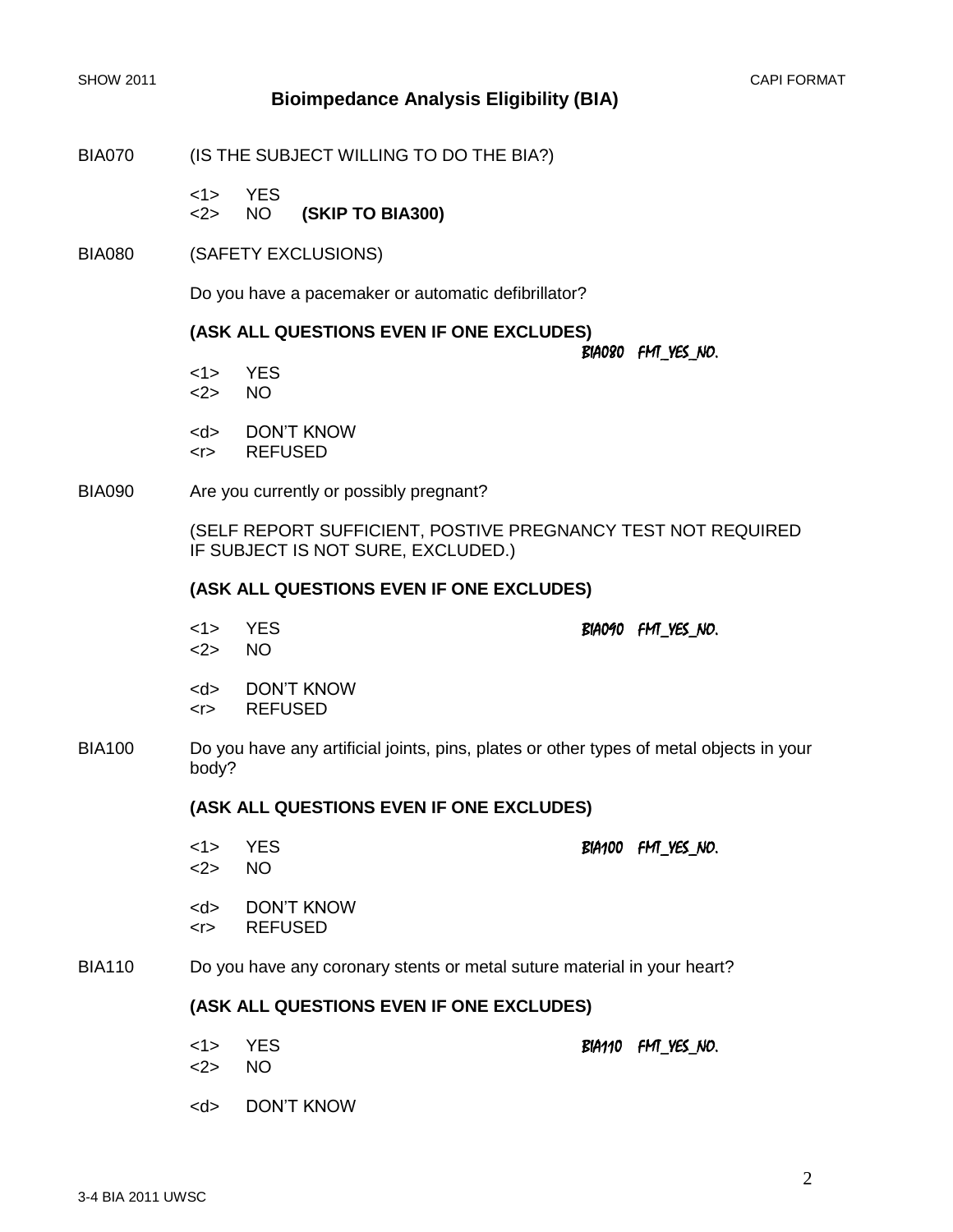**BIA130** 

# **Bioimpedance Analysis Eligibility (BIA)**

## **[IF <1> YES TO ANY BIA070-BIA110, GO TO BIA300]** BIA120 (PARAMETERS THAT MAY AFFECT ACCURACY OR COMPARABILITY. WILL NOT EXCLUDE, BUT NEED TO BE NOTED)

Do you have any amputations or atrophy or your legs and feet, other than toes?

|                | <1><br><2>                                                    | <b>YES</b><br><b>NO</b>                                                                                         | <b>BIA120_A</b>       | FM_YES_NO.         |  |  |
|----------------|---------------------------------------------------------------|-----------------------------------------------------------------------------------------------------------------|-----------------------|--------------------|--|--|
|                | $<$ d $>$<br>$<$ r $>$                                        | <b>DON'T KNOW</b><br><b>REFUSED</b>                                                                             |                       |                    |  |  |
|                | [IF < 1 > YES]                                                |                                                                                                                 |                       |                    |  |  |
|                | Where is the amputation or atrophy?                           |                                                                                                                 |                       |                    |  |  |
|                | <1>                                                           | <b>ENTER COMMENTS</b>                                                                                           | BIA120_B<br>SFM_CHAR. |                    |  |  |
|                | $<$ d $>$<br>$<$ T                                            | <b>DON'T KNOW</b><br><b>REFUSED</b>                                                                             |                       |                    |  |  |
| <b>BIA130</b>  | Are you wearing a hearing aid?                                |                                                                                                                 |                       |                    |  |  |
|                | <1><br><2>                                                    | <b>YES</b><br><b>NO</b>                                                                                         | BIA130 FM_YES_NO.     |                    |  |  |
|                | $<$ d $>$<br>$<$ r $>$                                        | <b>DON'T KNOW</b><br><b>REFUSED</b>                                                                             |                       |                    |  |  |
| <b>BIA140</b>  | Have you taken a diuretic or water pull in the last 12 hours? |                                                                                                                 |                       |                    |  |  |
|                | <1><br><2>                                                    | <b>YES</b><br><b>NO</b>                                                                                         | BIA140_A              | FM_YES_NO.         |  |  |
|                | $<$ r $>$                                                     | <d> DON'T KNOW<br/><b>REFUSED</b></d>                                                                           |                       |                    |  |  |
|                | [IF < 1 > YES]                                                |                                                                                                                 |                       |                    |  |  |
|                | How many hours ago?                                           |                                                                                                                 |                       |                    |  |  |
|                | $<0-12>$                                                      | <b>HOURS</b>                                                                                                    | BIA140_B              | <b>FM_NUMERIC.</b> |  |  |
|                | $<$ d $>$<br>$<$ r $>$                                        | <b>DON'T KNOW</b><br><b>REFUSED</b>                                                                             |                       |                    |  |  |
| P <sub>1</sub> |                                                               | the contract of the contract of the contract of the contract of the contract of the contract of the contract of |                       |                    |  |  |

BIA150 Have you strenuously exercised, done heavy physical activity or taken a sauna within the last 8 hours?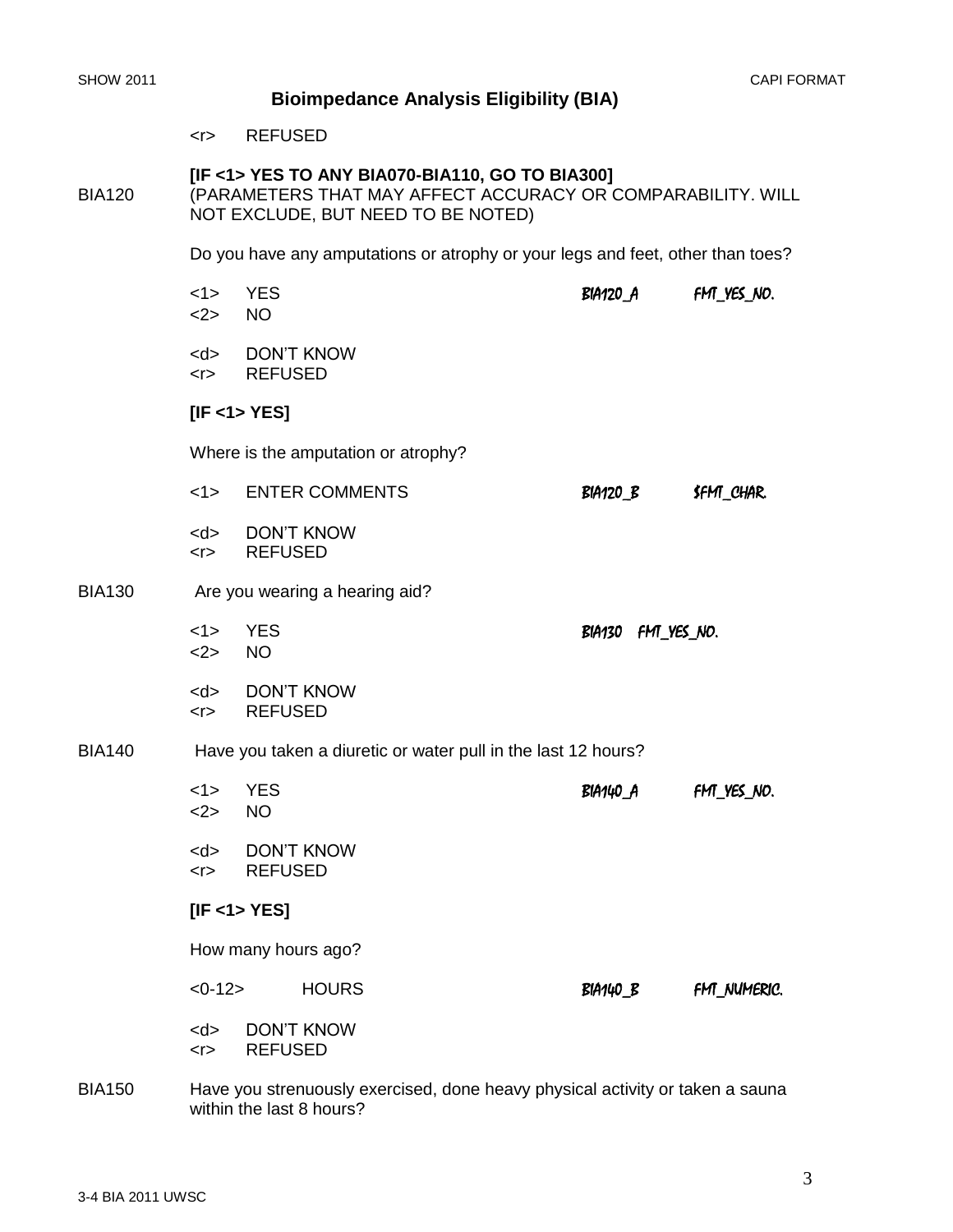|               | <1><br><2>                                                               | <b>YES</b><br><b>NO</b>                                                              | BIA150_A              | FM_YES_NO.         |  |  |  |
|---------------|--------------------------------------------------------------------------|--------------------------------------------------------------------------------------|-----------------------|--------------------|--|--|--|
|               | $<$ d $>$<br>$<$ T                                                       | <b>DON'T KNOW</b><br><b>REFUSED</b>                                                  |                       |                    |  |  |  |
|               | [IF < 1 > YES]                                                           |                                                                                      |                       |                    |  |  |  |
|               |                                                                          | How many hours ago?                                                                  |                       |                    |  |  |  |
|               |                                                                          | <0-8> HOURS                                                                          | BIA150_B              | <b>FM_NUMERIC.</b> |  |  |  |
|               | $<$ d $>$<br>< r                                                         | <b>DON'T KNOW</b><br><b>REFUSED</b>                                                  |                       |                    |  |  |  |
| <b>BIA160</b> | Have you had alcohol in the last 12 hours?                               |                                                                                      |                       |                    |  |  |  |
|               | <1><br><2>                                                               | <b>YES</b><br><b>NO</b>                                                              | BIA160_A              | FM_YES_NO.         |  |  |  |
|               | $<$ d $>$<br>$<$ T $>$                                                   | DON'T KNOW<br><b>REFUSED</b>                                                         |                       |                    |  |  |  |
| <b>BIA170</b> | Have you eaten within the last 4 hours?                                  |                                                                                      |                       |                    |  |  |  |
|               | <1><br><2>                                                               | <b>YES</b><br><b>NO</b>                                                              | BIANO_A               | FM_YES_NO.         |  |  |  |
|               | $<$ d $>$<br>$<$ T $>$                                                   | <b>DON'T KNOW</b><br><b>REFUSED</b>                                                  |                       |                    |  |  |  |
| <b>BIA180</b> | Do you feel thirsty or dehydrated? (Provide water)                       |                                                                                      |                       |                    |  |  |  |
|               | <1><br><2>                                                               | <b>YES</b><br><b>NO</b>                                                              | BIA180<br>FMT_YES_NO. |                    |  |  |  |
|               | $<$ d $>$<br><                                                           | <b>DON'T KNOW</b><br><b>REFUSED</b>                                                  |                       |                    |  |  |  |
| <b>BIA190</b> | Are you wearing clothing that has metallic fibers woven into the fabric? |                                                                                      |                       |                    |  |  |  |
|               | <1><br><2>                                                               | <b>YES</b><br><b>NO</b>                                                              | BIA190 FM YES NO.     |                    |  |  |  |
|               | $<$ d $>$<br>$<$ r $>$                                                   | <b>DON'T KNOW</b><br><b>REFUSED</b>                                                  |                       |                    |  |  |  |
| <b>BIA200</b> |                                                                          | (NOTATIONS TO BE DONE BY TECHNICIAN)<br>(Does subject appear to be sweating or wet?) |                       |                    |  |  |  |